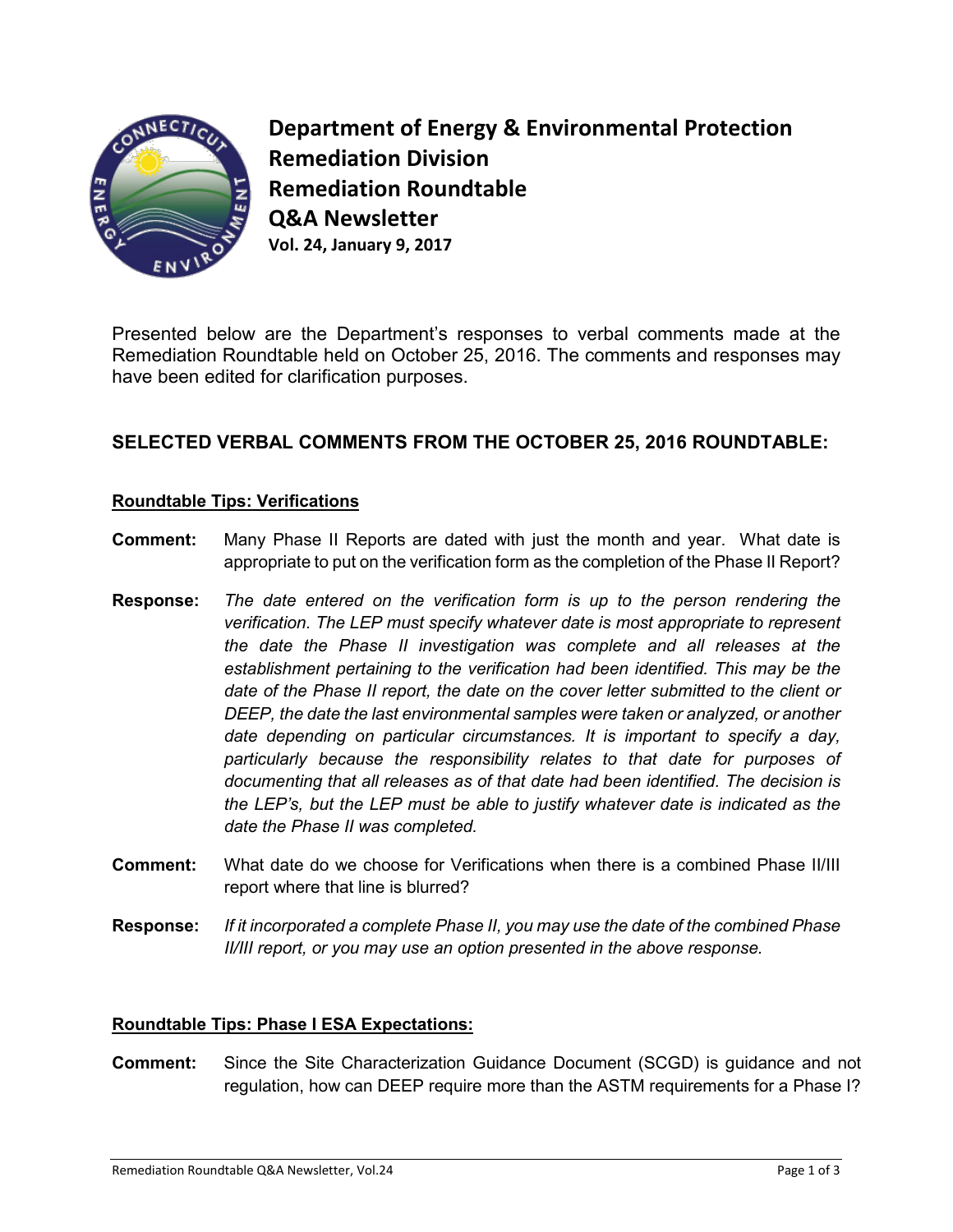- **Response:** *Some state laws, such as the Transfer Act, and Voluntary 22a-133x and RCRA Corrective Action regulations (22a-449(c)-105(h)) require that an investigation be performed "in accordance with prevailing standards and guidelines". The SCGD is a prevailing standard or guideline. An ASTM Phase I report can be included; however, it would need to be supplemented with the additional information as outlined in the SCGD, such as defining de minimis releases that are potential areas of concern, not just Recognized Environmental Concerns (RECs).*
- **Comment:** From a practical point of view, say we have an ASTM Phase I, do we have to separately submit an additional AOC-based approach to be in conformance?
- **Response:** *Yes. At a minimum, you would need to follow up on de minimis conditions, which are overlooked by the ASTM methodology.*
- *Comment:* Can you provide advice when an ATSM Phase I was prepared for out-of-state lawyers, who all want ASTM? For work that was done 4-6 years ago and the Phase II and RAP were based on the ASTM Phase I, would you have to go back and supplement the Phase I with all AOCs prior to the verification?
- **Response:** *Yes, you would have to revisit and address the AOCs that would be expected to be evaluated in accordance with the SCGD, which became effective September 1, 2007. Otherwise the verification would be considered insufficient.*

#### **Roundtable Tips: 8-Year Verification Reminder:**

- **Comment:** If groundwater is not clean in the 8 years required following a Transfer Act filing, what is DEEP's position on the need for extensions?
- **Response:** Per §22a-134a(g)(1)(C), *the Certifying Party may submit an Interim Verification at the 8 year milestone, in lieu of a Final Verification. The Interim Verification, defined in §22a-134(28), indicates that the establishment is in compliance with the RSRs except for on-going groundwater remediation. (On-going groundwater remediation does not include groundwater compliance monitoring.) Therefore, soils would need to be in compliance with the RSRs.*

#### **RSR and EUR Wave 2 Regulations Update**

- **Comment:** When you pass the proposed Regulation package on to the Commissioner, will you make it available to the public?
- **Response:** *No, we will be working with the Commissioner to finalize the draft. We have shared the conceptual draft language in April 2016 and a revised draft in August 2016 that incorporated public feedback, so the public is already familiar with the major concepts. The next public version will be released at the beginning of the formal regulation adoption process, which starts with a public hearing and comment period.*